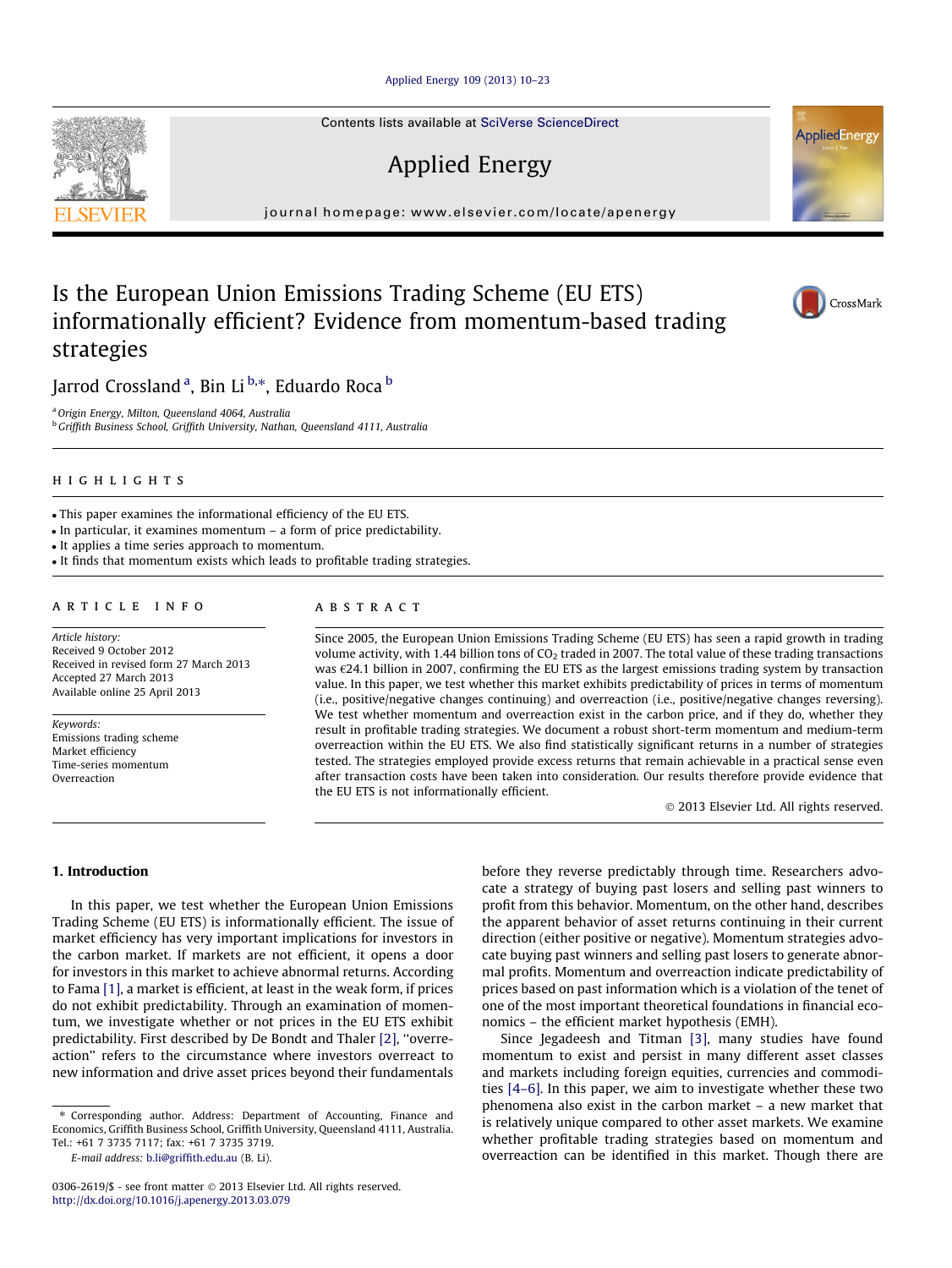Table 1 Evolution of trade within the EU ETS 2005–2009. Source: Barberis et al. [\[60\]](#page--1-0).

|      | EUA volume traded<br>(millions of tons) | Value of Transactions<br>(millions of Euros) | Average price<br>(Euros/tCO <sub>2</sub> ) |
|------|-----------------------------------------|----------------------------------------------|--------------------------------------------|
| 2005 | 262                                     | 5400                                         | 20.60                                      |
| 2006 | 828                                     | 14.500                                       | 17.50                                      |
| 2007 | 1.458                                   | 25.200                                       | 17.30                                      |
| 2008 | 2.731                                   | 61.200                                       | 22.40                                      |
| 2009 | 5.016                                   | 65.900                                       | 13.10                                      |
|      |                                         |                                              |                                            |

Note: This table excludes OTC transactions without clearing.

studies relating to market efficiency in the carbon market, to the best of our knowledge, our paper is the first to investigate momentum and overreaction within the market.

We undertake our investigation of momentum and overreaction with respect to the EU ETS. The EU ETS is the most mature  $CO<sub>2</sub>$ emission-trading market and largest market for emissions trading, accounting for more than 90% of the world's transaction volume and value for  $CO<sub>2</sub>$  allowances [\[7\].](#page--1-0) However, it is only in its 8th year having commenced only on January 1st, 2005 with all 15 then members of the European Union participating. The first phase (Phase I) of the EU ETS – regarded as a trial period – ran from 2005 to 2007 covering more than 12,000 installations responsible for approximately 40% of the European Union's  $CO<sub>2</sub>$  emissions. The second phase (Phase II) of the EU ETS covers the period from the beginning of 2008 to the end of 2012 with all 27 current member states participating.

Since the commencement of the EU ETS in 2005, the market has seen dramatic growth in both the volume of EU Emission Allowances (EUAs) permits traded and the value of transactions. Table 1 shows the evolution and growth of this emerging market, where the volume and value of transactions have increased greater than ten times from 2005 to 2009, although the growth from 2008 to 2009, corresponding to the Global Financial Crisis (GFC) period, was relatively flat. This dramatic growth in the market is further illustrated in Figs. 1 and 2.

Our paper not only adds theoretical insight into the concepts of momentum and overreaction, but also provides practical strategies that investors can implement when entering the EU carbon markets. Research into existing trading systems will advance essential experience and understanding of the dynamics and mechanisms involved in this new and emerging market.

The remainder of our paper is organized as follows. Section 2 introduces the institutional background, explaining the formation and function of the EU ETS. Section [3](#page--1-0) reviews relevant literature regarding emissions trading and the efficient market hypothesis, specifically, momentum and overreaction. Section [4](#page--1-0) develops testable hypotheses, and presents our research methodologies and sample data. Section [5](#page--1-0) provides the empirical results while Section [6](#page--1-0) concludes.



Fig. 1. Volume of EUAs traded in the EU ETS.



#### 2. Institutional background

One of the primary functions of the EU ETS is to facilitate the interaction between four main participants, for the purpose of efficiently connecting the suppliers of carbon credits EUAs, Certified Emission Reductions (CERs) and Emission Reduction Units (ERUs) with buyers. [Fig. 3](#page--1-0) illustrates the relationship between these groups. The market participants are classified as suppliers, intermediaries, end users and regulators. The intermediaries in this market, consisting of brokers, traders and organized exchanges, work very similarly to those within other asset markets facilitating the transfer of emission credits between suppliers and buyers. The market as a whole operates within a legal framework, under the supervision of several regulatory bodies such as the United Nations Framework Convention on Climate Change, the EU Commission, and various European financial regulators.

A major feature of the EU ETS is the importance of organized exchanges. Trading on organized exchanges first appeared on the Nord Pool Exchange in February 2005, and has grown rapidly with the opening of exchanges in Leipzig, London, Paris, and Vienna [\[8\].](#page--1-0) In comparison to US allowance markets where virtually all trades are conducted in over-the-counter (OTC) markets, Ellerman and Joskow [\[8\]](#page--1-0) illustrate that the EU ETS now boasts one-third of all trades taking place on organized exchanges. They contend that the appearance and continuance of these exchanges provides evidence that the law of one price emerged early in the EU ETS, because exchanges could not continue to operate if there were no convergence of prices. Bataller et al. [\[9\]](#page--1-0) provide further evidence of prices converging very closely across all marketplaces, with cross-correlations at 0.943 or higher.

The EU ETS is a cap-and-trade system which is influenced by policy decisions (through regulators) and external economic variables. Regulators decide the total amount of EUAs available, whether they are auctioned or allocated, the allowable usage of CERs and ERUs, the penalties for non-compliance and the extent of banking and borrowing of permits between each year and phase [\[10\].](#page--1-0) Demand for EUAs, on the other hand, is driven primarily by the European Union's macro-economic factors, energy prices – particularly electricity, natural gas and oil prices – and weather events [\[11–14\]](#page--1-0).

During Phases I and II, the National Allocation Plans (NAPs) were used to determine the EU ETS supply through the allocation of EUAs, and also to decide the amount of CERs and ERUs that could be used for compliance. The ability for installations to bank and borrow EUAs between periods can significantly influence supply. During Phase I, installations were able to borrow permits from future allocations to meet current shortfalls or to bank current excess permits for use in following years. However, this banking and borrowing was limited to Phase I allocations only, and could not be carried over into Phase II. From Phase II onwards